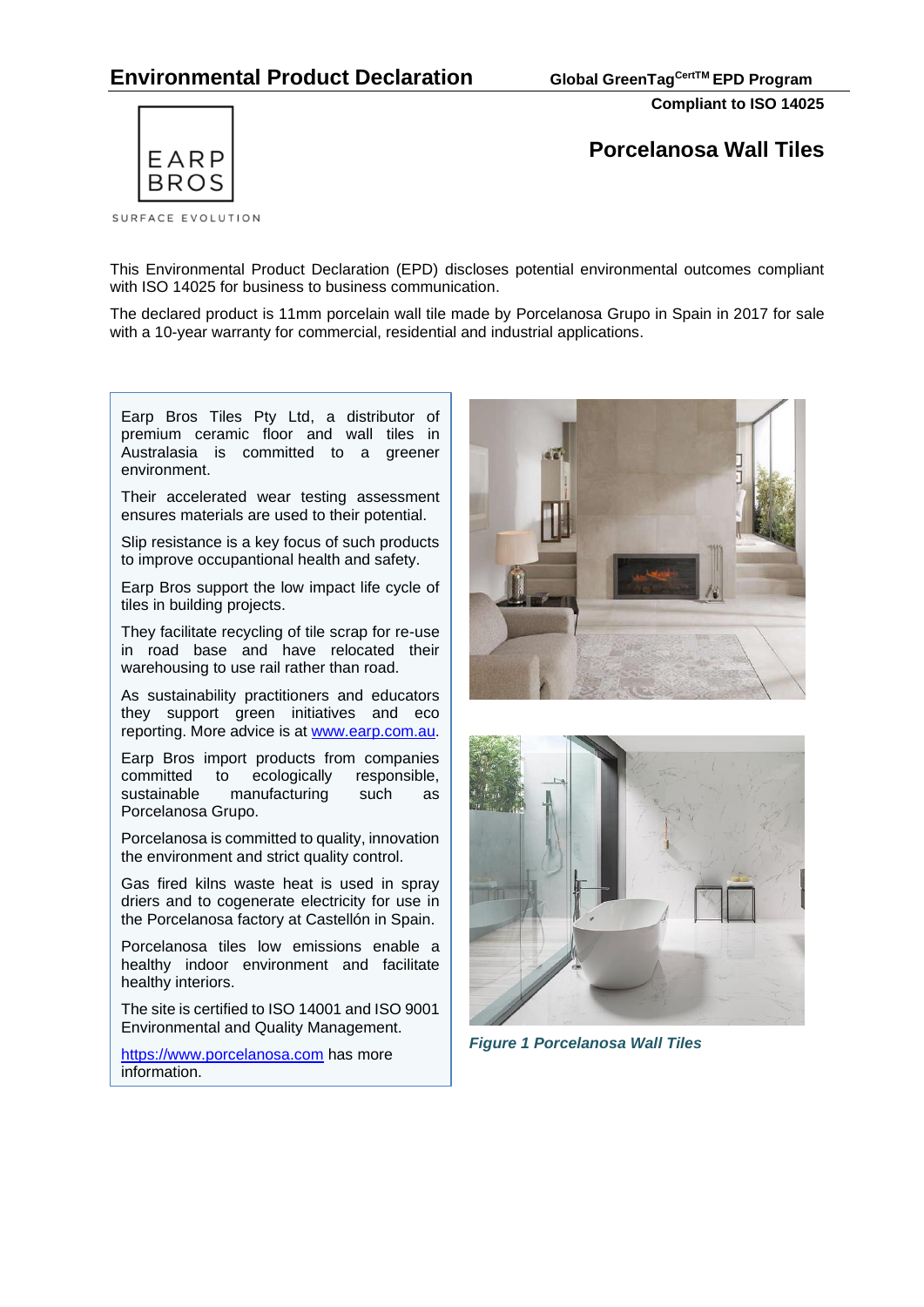# **Environmental Product Declaration Global GreenTagCertTM EPD Program**

**Compliant to ISO 14025**



**Table of Contents**

# **Porcelanosa Wall Tiles**

| <b>Heading</b>                                  | <b>Page</b>    |
|-------------------------------------------------|----------------|
| 1. Details of This Declaration                  | 3              |
| 2. Product Characterisation                     | 3              |
| 3. Verification of this Declaration             | 3              |
| 4. Green Star® Certified Credits                | 3              |
| 5. Packaging, Installation, Use & Disposal      | 4              |
| 6. Whole of life Performance                    | 4              |
| 7. Base Material Origin and Detail              | 4              |
| 8. Inventory And Impact Results                 | 5              |
| 9. Supply Chain Modelling                       | 6              |
| 10. Life Cycle Assessment Method                | $\overline{7}$ |
| 11. Data Sources Representativeness and Quality | 8              |
| 12. Supply Chain Modelling Assumptions          | 9              |
| 13. References for this LCA & EPD               | 10             |
| 14. Reviewers Report Conclusions                | 11             |

Different program EPDs may not be comparable as e.g. Australian transport is more than elsewhere. **Further explanatory information is found at** <http://www.globalgreentag.com/> or contact: [certification1@globalgreentag.com](mailto:certification1@globalgreentag.com) © This EPD remains the property of Global GreenTag Pty Ltd.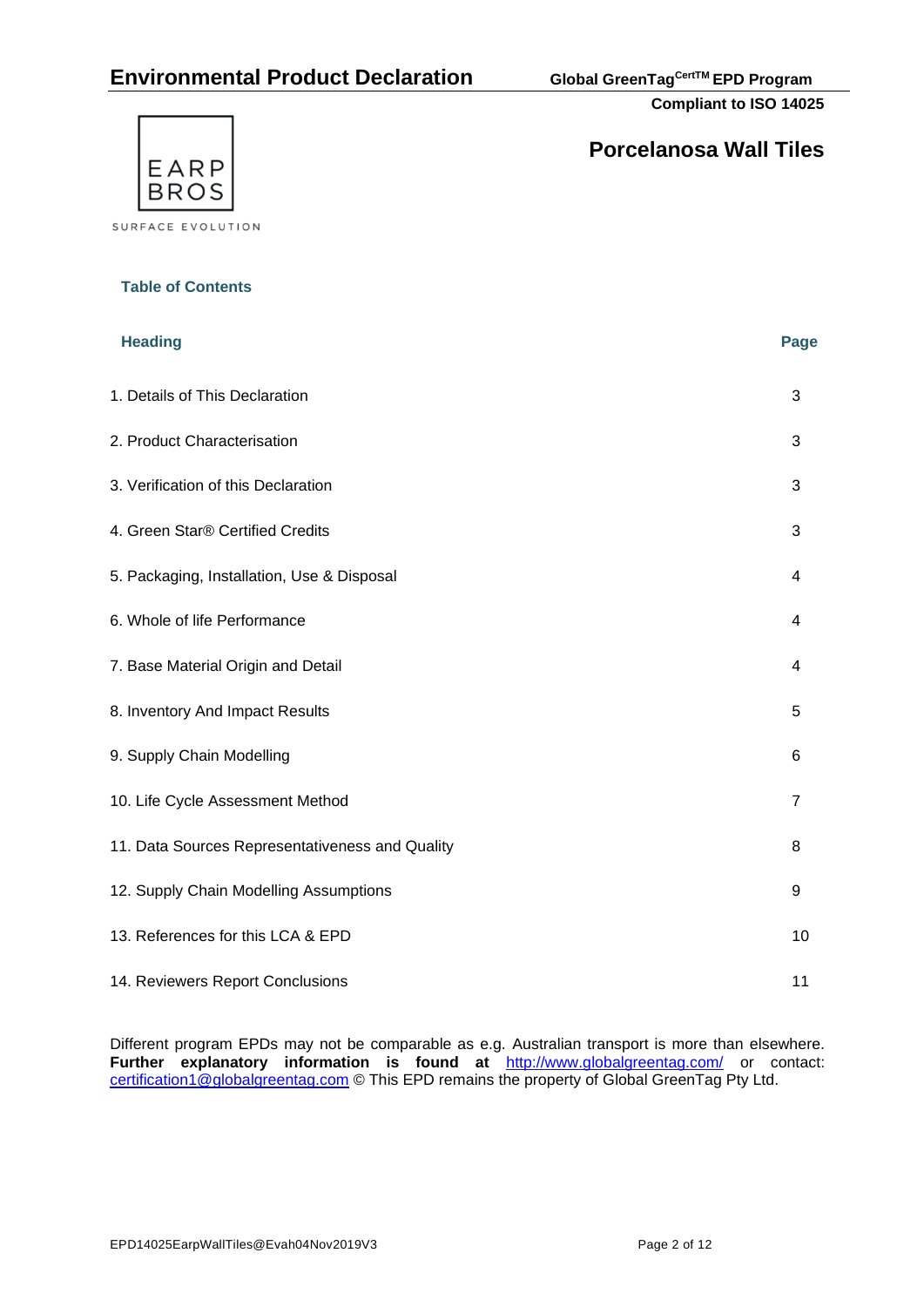**Compliant to ISO 14025**



SURFACE EVOLUTION

### **1. Details of This Declaration**

| Program<br><b>Operator</b> | GreenTag Global Pty Ltd hereafter called Global GreenTag<br>noted at<br>www.globalgreentag.com |
|----------------------------|------------------------------------------------------------------------------------------------|
| <b>EPD Number</b>          | EB: WT 01-2019                                                                                 |
| Date issue                 | 1 <sup>st</sup> October 2019                                                                   |
| <b>Validity</b>            | 1 <sup>st</sup> October 2022                                                                   |
| <b>Reference PCR</b>       | Compliant with PCR: WAW: 2017                                                                  |
| <b>Time</b>                | Made in and sold from 2017 for 20 years use                                                    |
| Geography                  | Made in Spain. Uses are assumed as for Australasia.                                            |
| <b>Application</b>         | Commercial, Residential, Industrial building in-/exterior wet/dry area wall covering           |
| <b>Declared Unit</b>       | Porcelain 9-10mm wall tile per m <sup>2</sup> cradle to gate                                   |
| <b>Functional unit</b>     | Porcelanosa 19kg/m <sup>2</sup> wall tile 20-year use cradle to grave                          |

### **2. Product Characterisation**

| <b>Definition</b> | 9-10mm tile made by Porcelanosa Grupo for in-/exterior wet/dry area wall covering                |
|-------------------|--------------------------------------------------------------------------------------------------|
| <b>Standard</b>   | ISO 13006:2018(en) Ceramic tiles – Definitions, classification, characteristics and<br>marketing |

### **3. Verification of this Declaration**

This EPD was approved on 1<sup>st</sup> October 2019 according to requirements of ISO14025 8.1.3b.

| <b>Role</b>                    | <b>Name</b>    | <b>Position</b>                           | <b>Signature</b>             |
|--------------------------------|----------------|-------------------------------------------|------------------------------|
| <b>PCR Review Chair</b>        | Murray Jones   | Ecquate Pty Ltd CEO                       |                              |
| <b>LCA &amp; EPD Developer</b> | Delwyn Jones   | The Evah Institute CEO                    |                              |
| 3rd Party LCI Verifier         | Mathilde Vlieg | <b>VliegLCA Consultant</b>                | $\sigma$ mm<br>$-04$ 11 2019 |
| <b>Internal EPD Audit</b>      | David Baggs    | Global GreenTag CEO<br>& Program Director |                              |

### **4. Green Star® Certified Credits**

Products are relevant to the Green Building Council of Australia's (GBCA) Green Star® scheme. If required this EPD is evidence the declared product meets the following Green Star® credits. It may be used as evidence in Green Star® submissions for those credits. The product is certified by GBCA recognised Global GreenTag GreenRate to meet the following credits of Green Star®:

- Interiors V1.2: Sustainable Products, Indoor Pollutants
- Design and As Built V1.2: Sustainable Product, Indoor Pollutants
- Performance V1.2: Refurbishment Materials

### **[GBCA Disclaimer](http://www.ecospecifier.com.au/rating-tools/gbca-disclaimer/gbca-disclaimer.aspx)**

Green Star® is a registered mark of the Green Building Council of Australia (GBCA). Assessments shall not be reproduced in part at any time. Rating Tools and Technical Manuals are subject to change by the GBCA. This EPD provides Technical Opinion and as such is not endorsed by the GBCA or its agents. Green Star® Technical Manuals give technical details of credit requirements.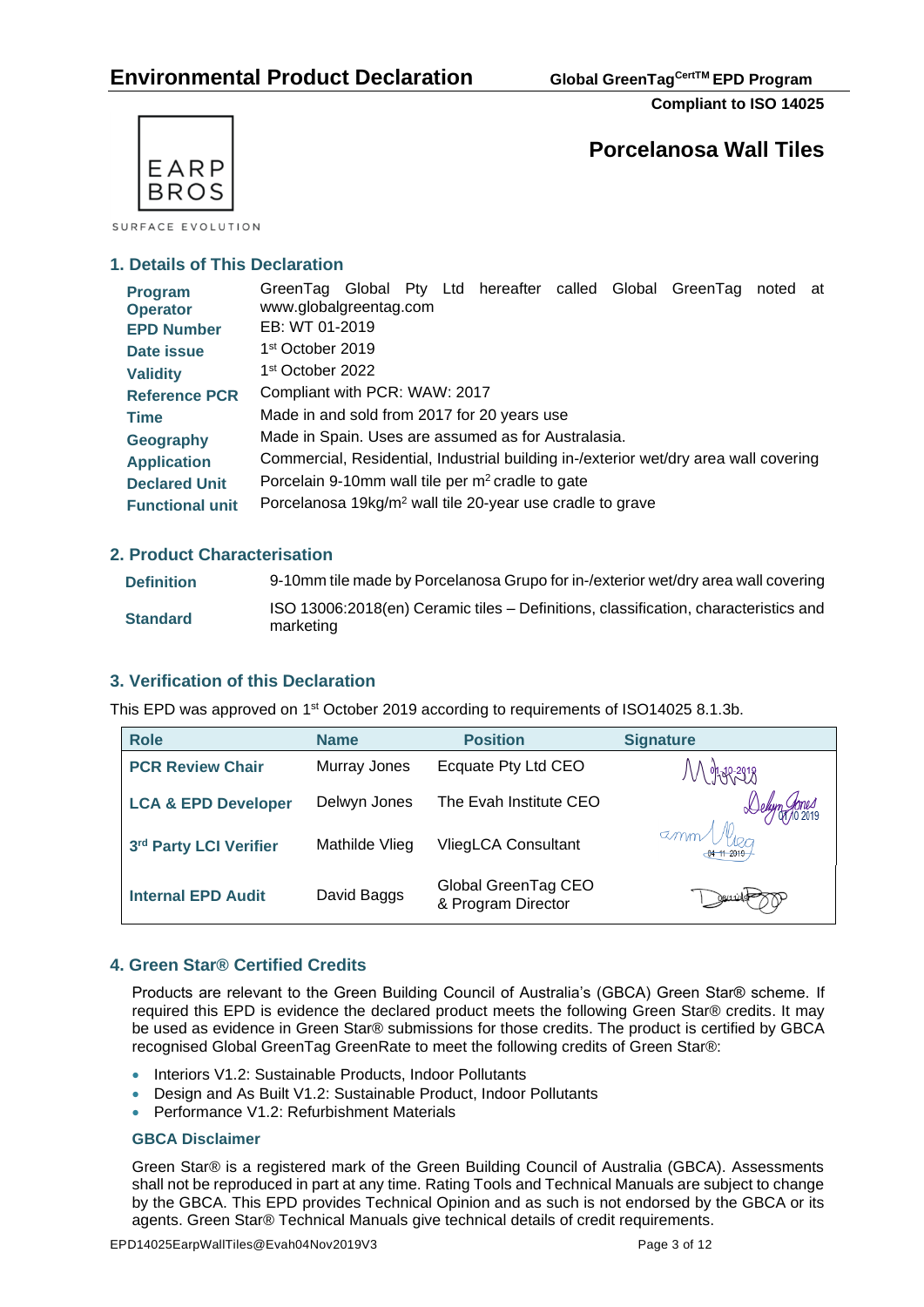



SURFACE EVOLUTION

### **5. Packaging, Installation, Use & Disposal**

| <b>Packaging</b>                                                          | Cardboard forms & cartons, plastic wrap & strapping on reused pallets.                                                                                                                                                                  |  |  |  |  |  |  |  |
|---------------------------------------------------------------------------|-----------------------------------------------------------------------------------------------------------------------------------------------------------------------------------------------------------------------------------------|--|--|--|--|--|--|--|
| <b>Service life</b>                                                       | Residential and commercial refits vary but 20-year life is assumed typical.                                                                                                                                                             |  |  |  |  |  |  |  |
| <b>Health Safety &amp;</b><br><b>Environment</b><br><b>Residual Scrap</b> | Apart from compliance to occupational and workplace health safety and<br>environmental laws no additional personal protection is considered essential.<br>Mill scrap is reused. Installation scrap of 5% is assumed to landfill.        |  |  |  |  |  |  |  |
| <b>Maintenance &amp;</b><br><b>Cleaning</b><br><b>Scenario</b>            | The recommended cleaning and maintenance operations raise no ecosystem or<br>human health concerns. Care and maintenance guides are on company websites.<br>Weekly detergent spray, light mop, monthly wet machine scrub and cloth dry. |  |  |  |  |  |  |  |
| <b>Recycling</b>                                                          | Home, fabrication and installation scrap is reworked into new product.                                                                                                                                                                  |  |  |  |  |  |  |  |
| <b>Re-use</b>                                                             | This study assumes 60% product is serviceable for reuse over 40 more years.                                                                                                                                                             |  |  |  |  |  |  |  |
| <b>Disposal</b>                                                           | It assumes 30% is recycled. Incineration is rare in Australia so none is modelled.                                                                                                                                                      |  |  |  |  |  |  |  |

### **6. Whole of life Performance**

| <b>Health</b><br><b>Protection</b>            | The product does not contain levels of carcinogenic, toxic or hazardous<br>substances that warrant ecological or human health concern cradle to grave. No<br>issues or red-light concerns existed for product human or ecological toxicity. |
|-----------------------------------------------|---------------------------------------------------------------------------------------------------------------------------------------------------------------------------------------------------------------------------------------------|
| <b>Effluent</b>                               | The LCI results raised no red-light concerns in emissions to water <sup>1</sup> .                                                                                                                                                           |
| <b>Waste</b>                                  | Cradle to grave waste to landfill was 1% hazardous and 99% non-hazardous.                                                                                                                                                                   |
| <b>Environmental</b><br><b>Protection</b>     | Continuous improvement under the maker's ISO14001 EMS aims to avoid toxics,<br>waste and pollution plus reduce their material and energy use.                                                                                               |
| <b>Environmental</b><br><b>Health Effects</b> | Installed products are certified as having VOC's compliant with Green Star® IEQ<br>VOC credits for indoor environment <sup>2</sup> quality credits. No other potential in-use<br>impacts on environment or health are known.                |

## **7. Base Material Origin and Detail**

Table 1 lists key components all by function, type, key operation and % mass amount.

| <b>Function</b> | <b>Component</b> | <b>Production</b>                      |             | ℅          |  |  |  |  |
|-----------------|------------------|----------------------------------------|-------------|------------|--|--|--|--|
| Ceramic         | Clay             | Quarry, Crush, Blend, Wet-mill         | UK, Ukraine | $>43$ <48  |  |  |  |  |
| Filler          | Home scrap       | Quarry, Mill, Mesh, Dry, Kiln, Crush   | Spain       | $>15$ < 20 |  |  |  |  |
| Ceramic         | Dolomite         | Quarry, Crush, Mill, Mesh, Dry         | Spain       | $>15$ < 20 |  |  |  |  |
| <b>Flux</b>     | Feldspar         | Quarry, Crush, Mill, Mesh, Blend       | Turkey      | $>10$ < 15 |  |  |  |  |
| Coalescent      | Sand             | Quarry, Dry, Mesh, Blend               | Spain       | >5 < 10    |  |  |  |  |
| Glaze           | Frit enamel      | Quarry, Crush, Mill, Mesh, Blend       | Spain       | >2 < 5     |  |  |  |  |
| <b>Flux</b>     | Lime             | Quarry, Crush, Mill, Mesh, Dry         | Spain       | < 1.0      |  |  |  |  |
| <b>Flux</b>     | Iron oxide       | Quarry, Crush, Dry, Mesh, Blend,       | Turkey      | < 0.5      |  |  |  |  |
| Stabiliser      | Talc             | Quarry, Crush, Mill, Mesh, Dry         | France      | < 0.5      |  |  |  |  |
| Decore          | Pigment          | Acquire, Refine, Polymerise, Mill, Dry | Spain       | < 0.1      |  |  |  |  |

## **Table 1 Base Material**

<sup>1</sup> According with national standards in ANZECC Guideline for Fresh & Marine Water Quality (2000) 2 in accordance with national standards and practice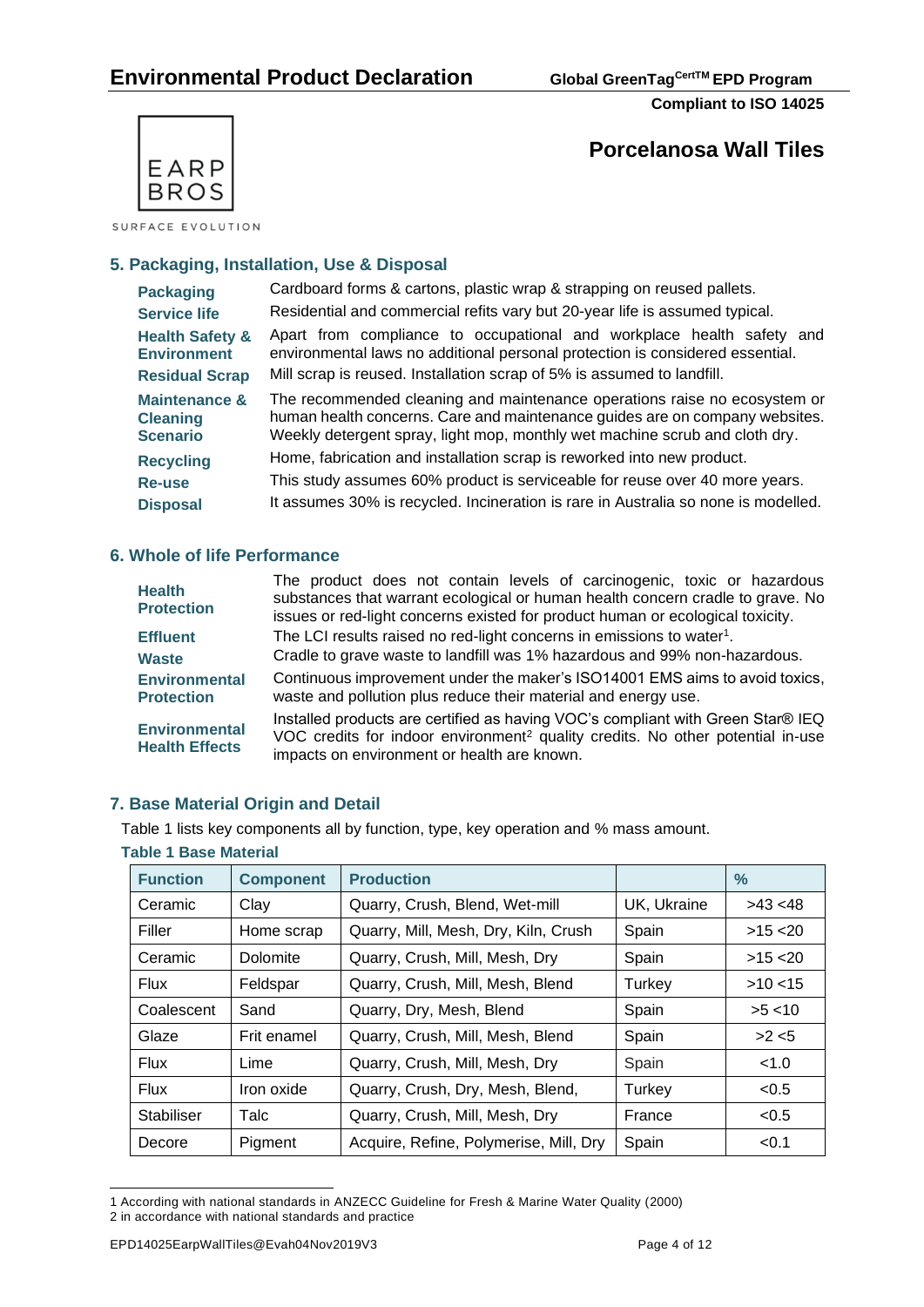

**Porcelanosa Wall Tiles**

**8. Inventory And Impact Results**

Figures 2 depicts the scope and operations from acquiring resources to end of life.

Table 2a shows key inventory results; Table 2b lists inventory results of material use and Table 2c shows Life Cycle Impact Assessment results per functional unit for 20 years product use, all cradle to end of life.

| Table za inventory Results/III <sup>-</sup> Functional Unit |                   |               |  |  |  |  |  |
|-------------------------------------------------------------|-------------------|---------------|--|--|--|--|--|
| <b>Material Input</b>                                       | <b>Unit</b>       | <b>Result</b> |  |  |  |  |  |
| <b>Product mass</b>                                         | kg/m <sup>2</sup> | 19            |  |  |  |  |  |
| <b>Fossil Fuel</b>                                          | MJ                | 247           |  |  |  |  |  |
| <b>Recovered Energy</b>                                     | MJ                | 100           |  |  |  |  |  |
| <b>Finite Feedstock</b>                                     | MJ                | 37            |  |  |  |  |  |
| <b>Nuclear Energy</b>                                       | MJ                | 2.3           |  |  |  |  |  |
| <b>Hydrogen Energy</b>                                      | MJ                | 0.18          |  |  |  |  |  |
| <b>Total Non-Renewable Energy</b>                           | MJ                | 251           |  |  |  |  |  |
| <b>Biomass Fuel</b>                                         | MJ                | 3.7           |  |  |  |  |  |
| <b>Hydro Power</b>                                          | MJ                | 6.0           |  |  |  |  |  |
| <b>Geothermal</b>                                           | MJ                | 1.7E-03       |  |  |  |  |  |
| <b>Solar Energy</b>                                         | MJ                | 2.1           |  |  |  |  |  |
| <b>Wave/Tidal</b>                                           | MJ                | 5.2           |  |  |  |  |  |
| <b>Renewable Feedstock</b>                                  | MJ                | 13            |  |  |  |  |  |
| <b>Renewable Primary Energy</b>                             | MJ                | 17            |  |  |  |  |  |
| <b>Gross Energy &amp; Feedstock</b>                         | MJ                | 316           |  |  |  |  |  |

## **Table 2a Inventory Results/m<sup>2</sup> Functional Unit**

### **Table 2b Material Input/m<sup>2</sup> Functional Unit**

| <b>Material Input</b> | <b>Unit</b> | <b>Result</b> |
|-----------------------|-------------|---------------|
| <b>Embodied Water</b> | klitre      | 0.48          |
| <b>Recycled Water</b> | klitre      | 0.18          |

#### **Table 2c Impact Results in Potentials/m<sup>2</sup> Functional Unit**

| <b>Impact Potential</b>                          | <b>Unit</b>               | <b>Result</b> |
|--------------------------------------------------|---------------------------|---------------|
| <b>Climate Change from Global Warming</b>        | kg CO <sub>2e100</sub>    | 19            |
| <b>Depletion of Stratospheric Ozone</b>          | $kg$ R <sub>11</sub> $_e$ | $9.1E-10$     |
| <b>Acidification of lands and waters</b>         | kg SO <sub>2e</sub>       | 0.16          |
| <b>Eutrophication of waters</b>                  | kg $PO43-e$               | 0.010         |
| <b>Ecosystem Quality Damages</b>                 | PDF*m <sup>2*</sup> yr    | $3.3E - 0.5$  |
| <b>Human Health Damages</b>                      | <b>DALY</b>               | $1.4E-03$     |
| <b>Abiotic Resource Depletion of Fossil Fuel</b> | <b>MJ</b> surplus         | 16            |
| <b>Abiotic Resource Depletion of Minerals</b>    | <b>MJ</b> surplus         | 0.31          |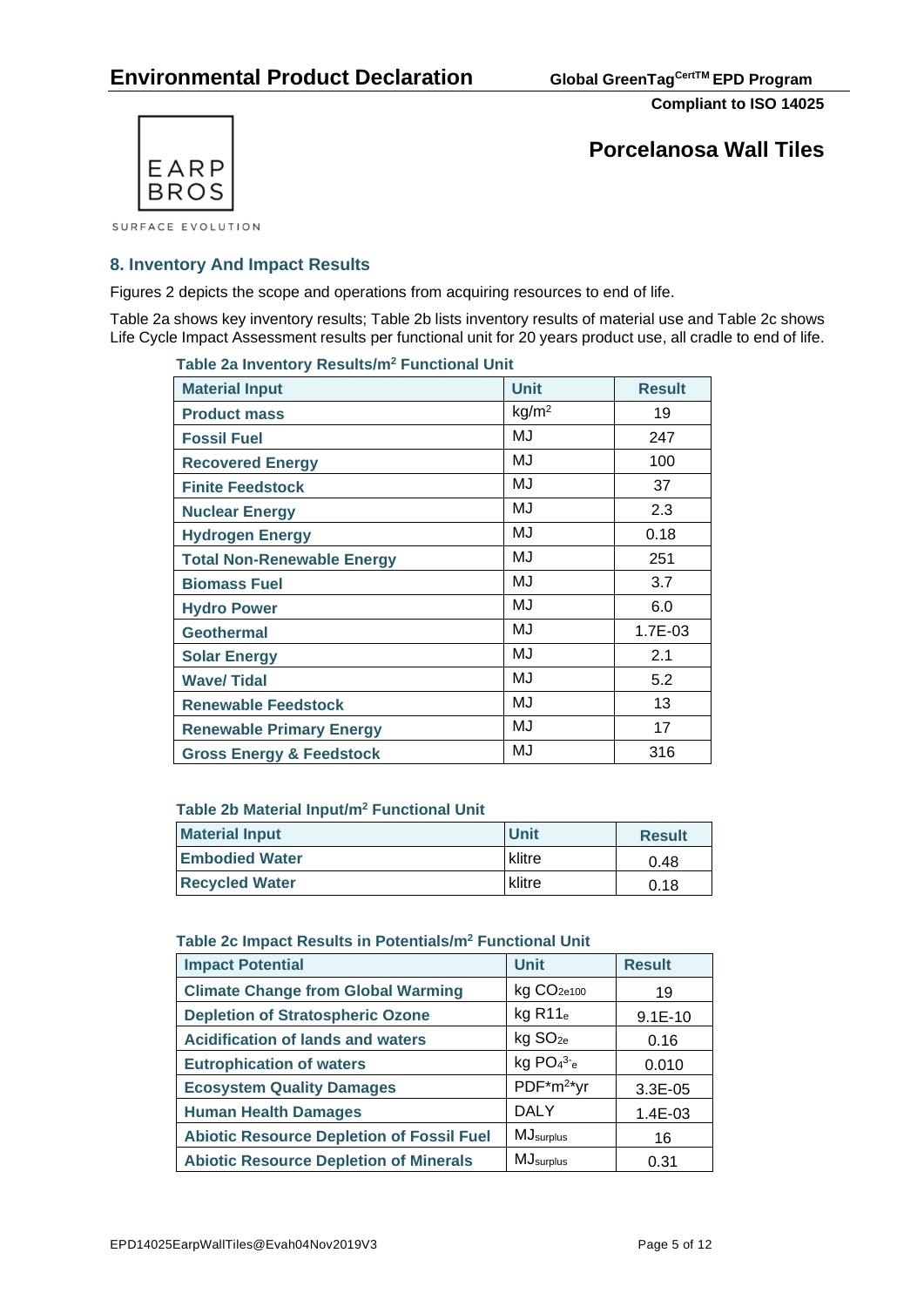

**Porcelanosa Wall Tiles**

SURFACE EVOLUTION

## **9. Supply Chain Modelling**

Processes to acquire, refine, transport, fabricate, coat, use, clean, repair, reuse and dispose of metal, masonry, ceramic, timber, glass, plastic and composites are modelled. A flow chart in Figure 2 shows key product supply chain operations from cradle to fate. These include those of:

- Mining, extracting and refining resources to make commodities and packaging;
- Acquiring, cultivating, harvesting, extracting, refining produce and biomass;
- Fuel production to supply power and process energy and freight;
- Chemicals use in processing resources, intermediates and ancillaries;
- Process energy, fuel and freight of resources, intermediates and ancillaries;
- Use, cleaning, recoating, repair, recycling, reuse and landfill, as well as
- Infrastructure process energy transformed and material wear loss e.g. tyres.



*Figure 2 Major Product Operations*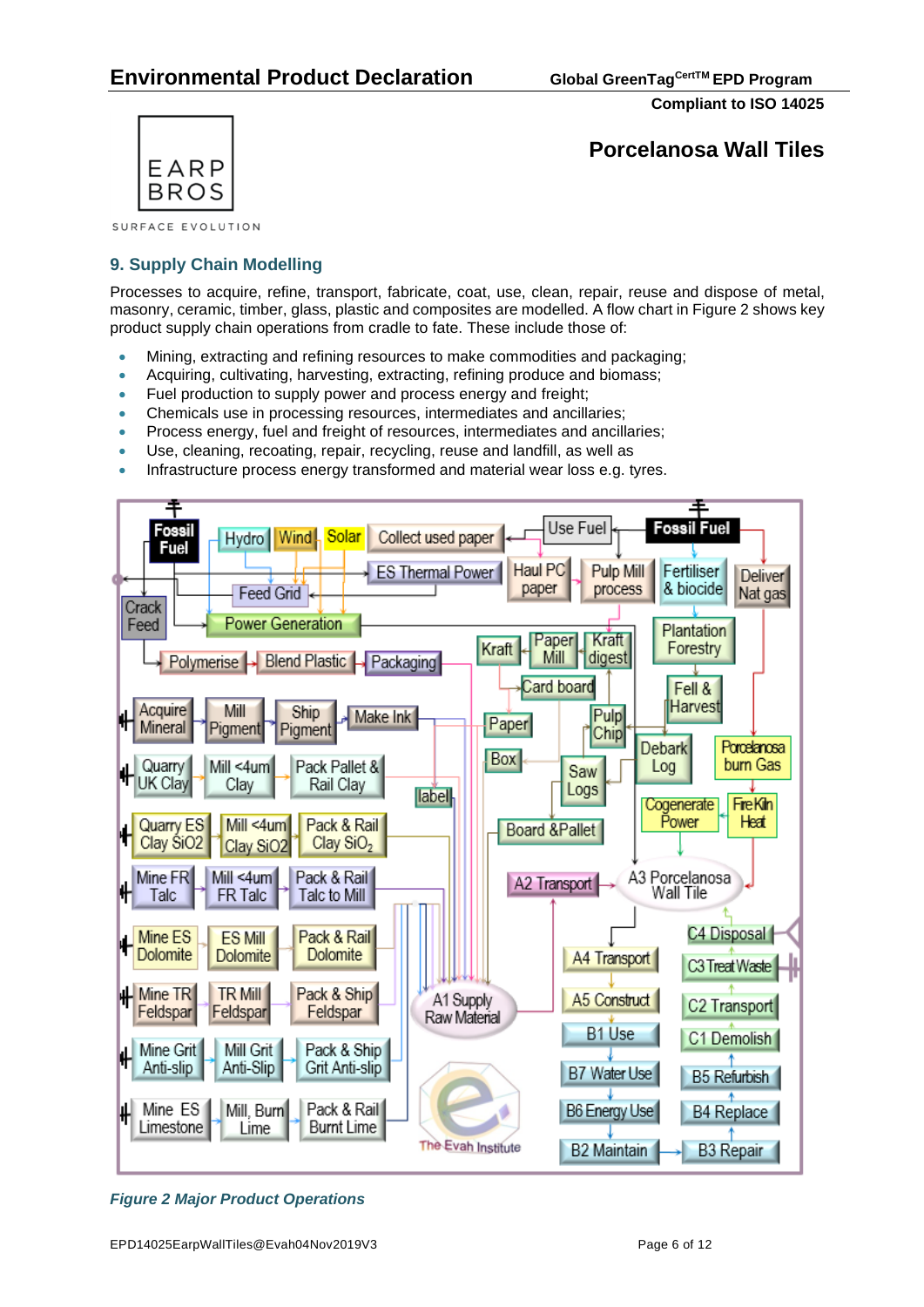

# **Porcelanosa Wall Tiles**

SURFACE EVOLUTION

## **10. Life Cycle Assessment Method**

| <b>LCA Author</b><br><b>Study Period</b><br><b>LCA Method</b><br><b>LCIA method</b><br><b>Scope</b><br><b>Phases</b><br><b>Assumptions</b><br><b>Scenarios</b><br><b>System</b> | The Evah Institute as described at www.evah.com.au<br>Factory data was collected from 2015 to 2018<br>Compliant with ISO 14040 and ISO 14044 Standards<br>The Evan Institute<br>EcoIndicator 99 Life Cycle Impact (LCIA) Assessment<br>Cradle to Fate including all supply chain phases and stages depicted in Figure a.<br>The LCA covered all known flows in all known stages cradle to end of life fate.<br>Use is to typical Australian Facility Management professional practice.<br>Use, cleaning, maintenance plus disposal and re-use were scenario-based using<br>Facility Management Association denoted and published typical operations.<br>The LCA system boundary depicted in Figure a includes all operations<br>• A1-A3 production with upstream supply & transport;<br>• A4 package & deliver & A5 construct; |                                                 |                   |           |                   |                                                         |                                    |           |                |                |                 |            |               |          |       |           |           |          |
|---------------------------------------------------------------------------------------------------------------------------------------------------------------------------------|--------------------------------------------------------------------------------------------------------------------------------------------------------------------------------------------------------------------------------------------------------------------------------------------------------------------------------------------------------------------------------------------------------------------------------------------------------------------------------------------------------------------------------------------------------------------------------------------------------------------------------------------------------------------------------------------------------------------------------------------------------------------------------------------------------------------------------|-------------------------------------------------|-------------------|-----------|-------------------|---------------------------------------------------------|------------------------------------|-----------|----------------|----------------|-----------------|------------|---------------|----------|-------|-----------|-----------|----------|
| <b>Boundaries</b>                                                                                                                                                               | • B1 use with cleaning, B2 maintain, B3 repair, B5 refurbish,<br>• C1 demolish, C2 transport and C4 disposal                                                                                                                                                                                                                                                                                                                                                                                                                                                                                                                                                                                                                                                                                                                   |                                                 |                   |           |                   |                                                         |                                    |           |                |                |                 |            |               |          |       |           |           |          |
| <b>Processes</b>                                                                                                                                                                | All significant resource acquisition, water, fuel & energy use, power generation &<br>distribution, freight, refining, intermediates, manufacture, scrap re-use and goods<br>inwards packaging are included cradle to gate. Cradle to Grave scope includes<br>packing and dispatch as well as installation, use, maintenance, landfill waste and<br>emission flows from all supply chain operations involved to make, pack and install<br>repair and demolish product.                                                                                                                                                                                                                                                                                                                                                         |                                                 |                   |           |                   |                                                         |                                    |           |                |                |                 |            |               |          |       |           |           |          |
| Modeling                                                                                                                                                                        |                                                                                                                                                                                                                                                                                                                                                                                                                                                                                                                                                                                                                                                                                                                                                                                                                                |                                                 | Actual            |           |                   | Scenarios                                               |                                    |           |                |                |                 |            |               |          |       |           | Potential |          |
| <b>Phases</b>                                                                                                                                                                   |                                                                                                                                                                                                                                                                                                                                                                                                                                                                                                                                                                                                                                                                                                                                                                                                                                |                                                 |                   |           | Produce Construct |                                                         | Building Fabric &<br>Operation     |           |                |                |                 |            | End of life   |          |       |           | Beyond    | Boundary |
| <b>Modules</b>                                                                                                                                                                  |                                                                                                                                                                                                                                                                                                                                                                                                                                                                                                                                                                                                                                                                                                                                                                                                                                | A1                                              | A2 A3 A4          |           |                   | A5                                                      | B1                                 | <b>B2</b> | B <sub>3</sub> | B <sub>4</sub> | B <sub>5</sub>  | C1 C2 C3C4 |               |          |       | $D_1, 23$ |           |          |
| <b>Unit Operations</b>                                                                                                                                                          | Resource supply                                                                                                                                                                                                                                                                                                                                                                                                                                                                                                                                                                                                                                                                                                                                                                                                                | Transport                                       | anufacturing<br>Σ | Transport | Construction      | 5e<br>B6 Operating Energy use<br>B7 Operating Water use | Maintain                           | Repair    | Replace        | Refurbish      | <b>Demolish</b> | Transport  | Process Waste | Disposal | Reuse | Recovery  | Recycling |          |
| <b>Cradle to Grave</b>                                                                                                                                                          |                                                                                                                                                                                                                                                                                                                                                                                                                                                                                                                                                                                                                                                                                                                                                                                                                                | Mandatory                                       |                   |           |                   |                                                         | Mandatory for each and every phase |           |                |                |                 |            |               |          |       |           | Optional  |          |
| Cradle to Gate+options<br><b>Cradle to Gate</b>                                                                                                                                 |                                                                                                                                                                                                                                                                                                                                                                                                                                                                                                                                                                                                                                                                                                                                                                                                                                | Optional for each and every phase<br>each phase |                   |           |                   |                                                         |                                    | Optional  |                |                |                 |            |               |          |       |           |           |          |

### *Figure a Phases and Stages Cradle to Grave*

Evah industry databases cover all known domestic and global scope 1 and 2 operations. They exclude scope 3 burdens from capital facilities, equipment churn, noise, dehydration, incidental activity and employee commuting. The databases exist in top zones of commercial global modelling and calculating engines. Electricity supply models in active databases are updated annually. As each project is modelled with new data the databases are updated then audited by  $3<sup>rd</sup>$  party verifiers. Quality control ensures:

- Coverage of place in time with all information for each dataset noted, checked and updated;
- Consistency to Evah guidelines for all process technology, transport and energy demand;
- Completeness of modeling based on in-house reports, literature and industry reviews;
- Plausibility in 2-way checks of LCI input and output flows of data checked for validity, plus
- Mathematical correctness of all calculations in mass and energy balance cross checks.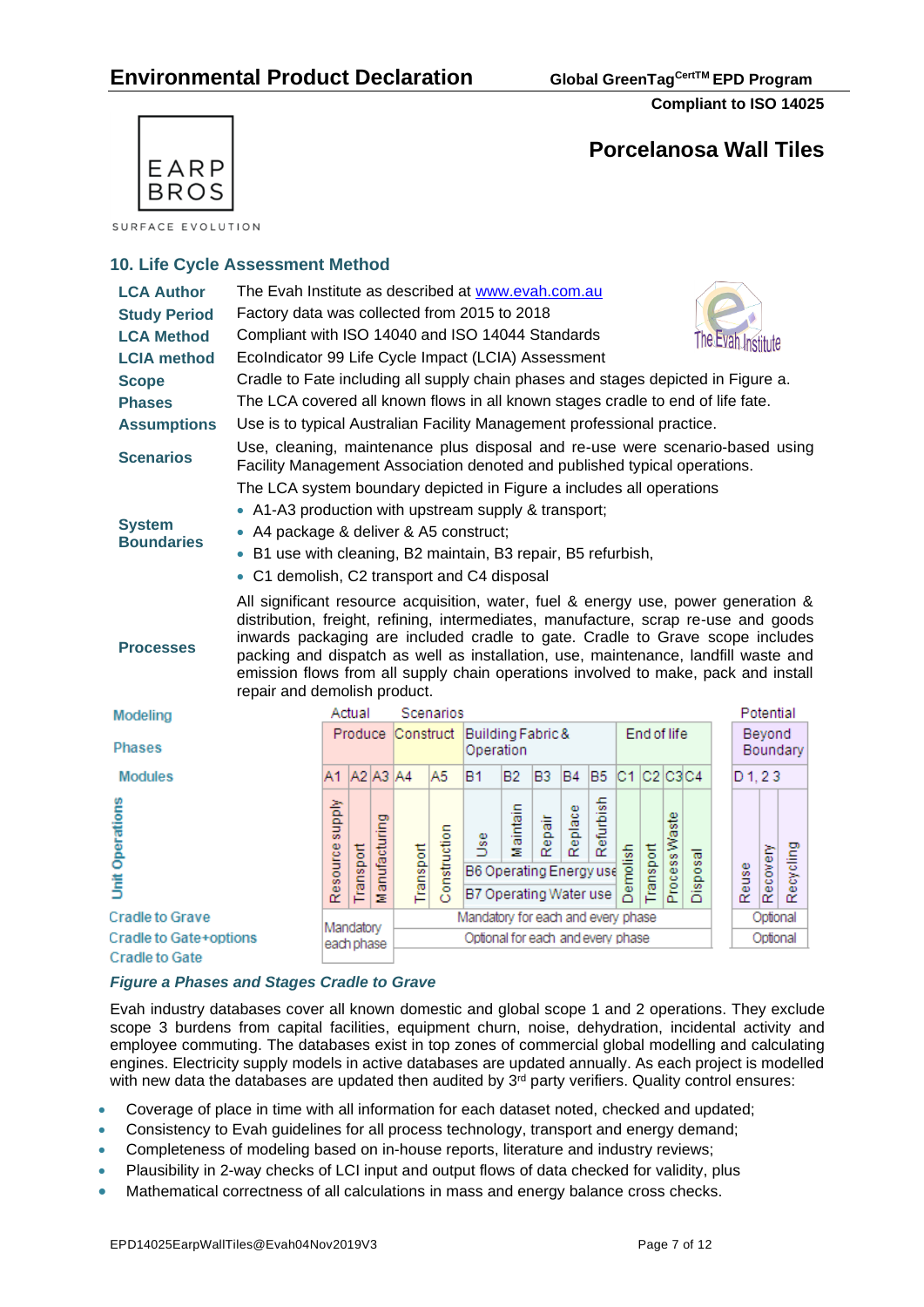**Compliant to ISO 14025**



SURFACE EVOLUTION

### **11. Data Sources Representativeness and Quality**

Primary data used for modelling the state of art of each operation includes all known process for:

- 
- 
- Technology sequences; • Reliance on raw and recycled material;
- Energy and water use; example and reduced process emissions;
- 
- Landfill and effluent plus  **Freight and distribution systems.**

Primary data is sourced from clients, Annual Reports and their publications on corporate locations, logistics, technology use, market share, management systems, standards and commitment to improved environmental performance. Information on operations is also sourced from client:

- Supply chain mills, their technical manuals, corporate annual reports and sector experts, and
- Manufacturing specifications websites and factory site development license applications.

Background data is sourced from the International Energy Agency, IBISWorld, USGS Minerals, Franklin Associates, Boustead 6, Plastics Europe, CML2, Simapro 8, EcoInvent 3 and NREL USLCI model databases. Information on operations is also sourced from:

- Library, document, NPI and web searches, review papers, building manuals and
- Global Industry Association and Government reports on Best Available Technology (BAT).

For benchmarking, comparison and integrity checks inventory data is developed to represent BAT, business as usual and worst practice options with operations covering industry sector supply and infrastructure in Australia and overseas.

Such technology, performance and license conditions were modelled and evaluated across mining, farming, forestry, freight, infrastructure and manufacturing and building industry sectors since 1995.

As most sources do not provide estimates of accuracy, a pedigree matrix of uncertainty estimates to 95% confidence levels of Geometric Standard Deviation<sup>2</sup> ( $\sigma_g$ ) is used to define quality as in Table a<sup>3</sup>.

| <b>Correlation</b> | Metric $\sigma_q$ | $U \pm 0.01$      | $U \pm 0.05$         | $U \pm 0.10$ | $U \pm 0.20$ | $U \pm 0.30$ |  |
|--------------------|-------------------|-------------------|----------------------|--------------|--------------|--------------|--|
|                    | Reporting         | <b>Site Audit</b> | <b>Expert verify</b> | Region       | Sector       | Academic     |  |
| <b>Reliability</b> | Sample            | >66% trend        | >25% trend           | >10% batch   | >5% batch    | <1% batch    |  |
|                    | Including         |                   | >25%                 | $>10\%$      | $>5\%$       | $< 5\%$      |  |
| <b>Completion</b>  | Cut-off           | $0.01\%$ w/w      | $0.05\%$ w/w         | $0.1\%$ w/w  | $0.5\%$ w/w  | $1\%$ w/w    |  |
|                    | Data Age          | <3 years          | $\leq$ 5 years       | <10 years    | <15 years    | >16 years    |  |
| <b>Temporal</b>    | <b>Duration</b>   | >3 years          | <3 years             | <2 years     | 1 year       | <1 year      |  |
|                    | <b>Focus</b>      | <b>Process</b>    | Line                 | Plant        | Corporate    | Sector       |  |
| Geography          | Range             | Continent         | <b>Nation</b>        | Plant        | Line         | Process      |  |
| <b>Technology</b>  | <b>Typology</b>   | Actual            | Comparable           | In Class     | Convention   | In Sector    |  |

**Table a Data Quality Parameters and Uncertainty (U)**

No data set with >±30% uncertainty is used without notation in the LCA as well as the EPD.

<sup>3</sup> Evah Institute data quality control system accords with UNEP SETAC Global LCI Database Quality 2010 Guidelines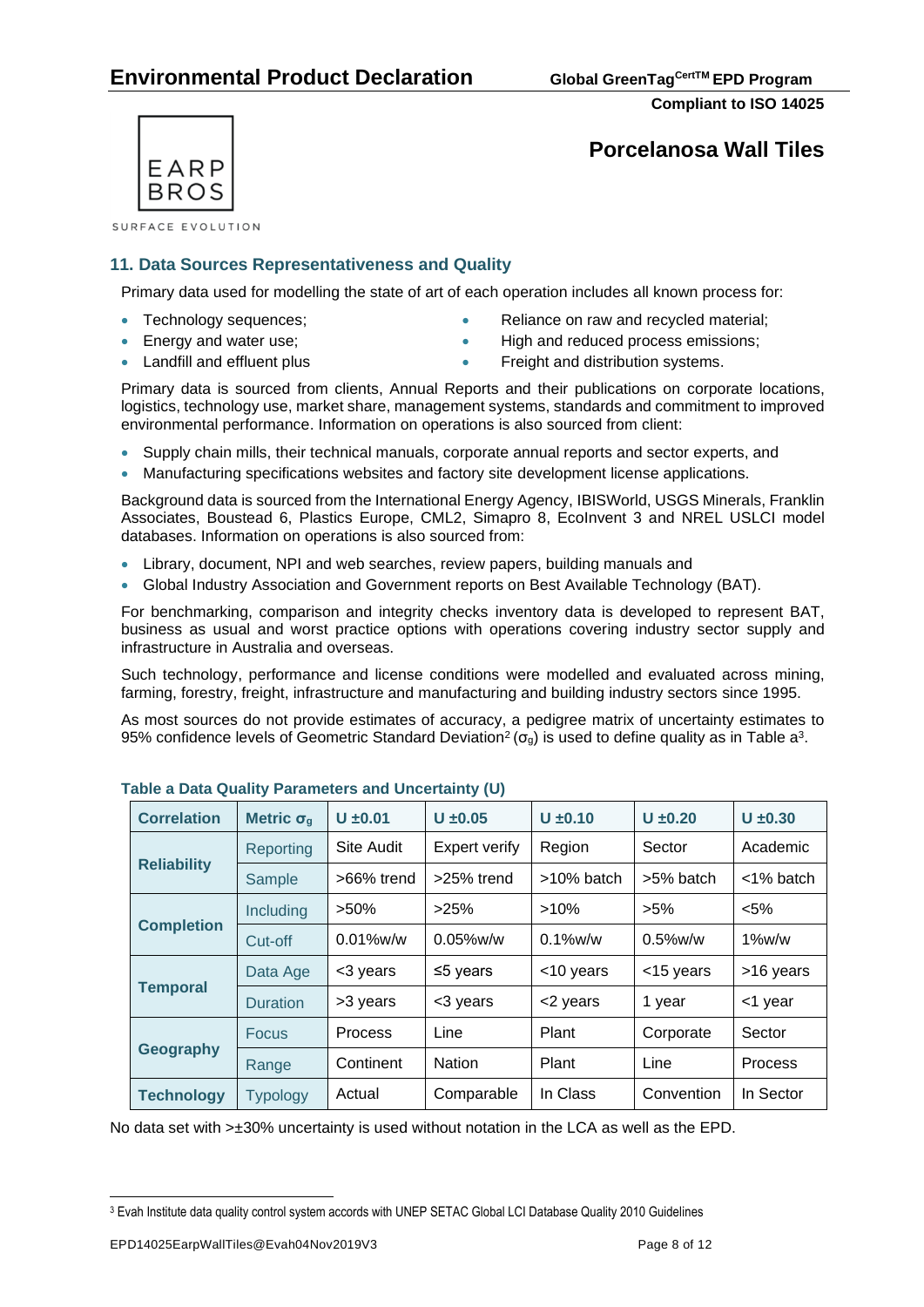

**Porcelanosa Wall Tiles**

SURFACE EVOLUTION

## **12. Supply Chain Modelling Assumptions**

Australian building sector rules and Evah assumptions applied are defined in Table b.

|  | <b>Table b Scope Boundaries Assumptions and Metadata</b> |  |
|--|----------------------------------------------------------|--|
|  |                                                          |  |

| <b>Quality/Domain</b>  | <b>National including Import and Export</b>                                                   |
|------------------------|-----------------------------------------------------------------------------------------------|
| Process Model          | Typical industry practice with currently most common or best (BAT) technology                 |
| Resource flows         | Regional data for resource mapping, fuels, energy, electricity and logistics                  |
| Temporal               | Project & background data was collated 3 years to declaration approval date.                  |
| Geography              | Designated client, site, regional, national, Pacific Rim then global jurisdiction             |
| Representation         | Designated client, their suppliers and energy supply chains back to the cradle                |
| Consistency            | Model all operations by known given operations with closest proximity                         |
| Technology             | Typical of global or Pacific Rim supply chain 3 years to declaration approval date.           |
| <b>Functional Unit</b> | Typical product with cleaning & disposal used for declared years' service life/m <sup>2</sup> |
| <b>System Control</b>  |                                                                                               |
| <b>Primary Sources</b> | Clients and supplier mills, publications, websites, specifications & manuals                  |
| <b>Other Sources</b>   | IEA, USGS Minerals, IBISWorld, Boustead, Government & Industry reports                        |
| Data mix               | Power grid & renewable shares updated to latest IEA & power generator reports                 |
| Operational            | Company data for process performance, product share, waste and emissions                      |
| Logistics              | Local data is used for power, fuel mix, water supply, logistics share & capacity              |
| New Data Entry         | VliegLCA, Evah Institute; Global Green Tag Researchers at declaration date.                   |
| Data Generator         | Manufacturers, Evah Institute; GGT; Meta: IBIS, Other pre-publication date                    |
| Data Publisher         | The Evah Institute Pty Ltd to Global GreenTag and designated client only                      |
| Persons input          | All contributors cited in Evah & Global GreenTag records or websites                          |
| Data Flow & Mix        |                                                                                               |
| <b>System Boundary</b> | Earth's cradle of all resource & emission flows to end of use, fitout or build life           |
| System flows           | All known from and to air, land, water and community sources & sinks                          |
| Capital inclusions     | Natural stocks∆, industry stockpiles∆, capital wear ∆, system losses and use                  |
| <b>Arid Practice</b>   | Dry technology adopted; Water use is factored by 0.1 as for e.g. Mining                       |
| Transportation         | Distance >20% than EU; >20% fuel efficient larger vehicles, load & distance                   |
| Industrial             | Company or industry sector data for manufacturing and minerals involved                       |
| Mining                 | All raw material extraction is based on Australian or Pacific Rim technology                  |
| Imported fuel          | Mix is from nearest sources is e.g. UAE, SE Asia, Canada or New Zealand                       |
| Finishes               | Processing inputs with finishing burdens are factored in. If not, that is denoted             |
| <b>Validation</b>      |                                                                                               |
| Accuracy               | 10 <sup>th</sup> generation study is $\pm$ 5 to 15% uncertain due to some background data     |
| Completeness           | All significant operations are tracked and documented from the cradle to grave                |
| Precision              | Tracking of >90% flows applies a 90:10 rule sequentially to 99.9% and beyond                  |
| Allocation             | %100 to co products on reaction stoichiometry by energetic or mass fraction                   |
| <b>Burdens</b>         | All resource use from & emissions to community, air, lands & waters are included              |
| Plausibility           | Results are checked and benchmarked against BAT, BAU & worst practice                         |
| Sensitivity            | Calculated U is reported & compared to Bath U RICE & Ecolnvent libraries                      |
| <b>Validity Checks</b> | Are made versus Plastics Europe, Ecobilan, GaBi & or Industry LCA Literature                  |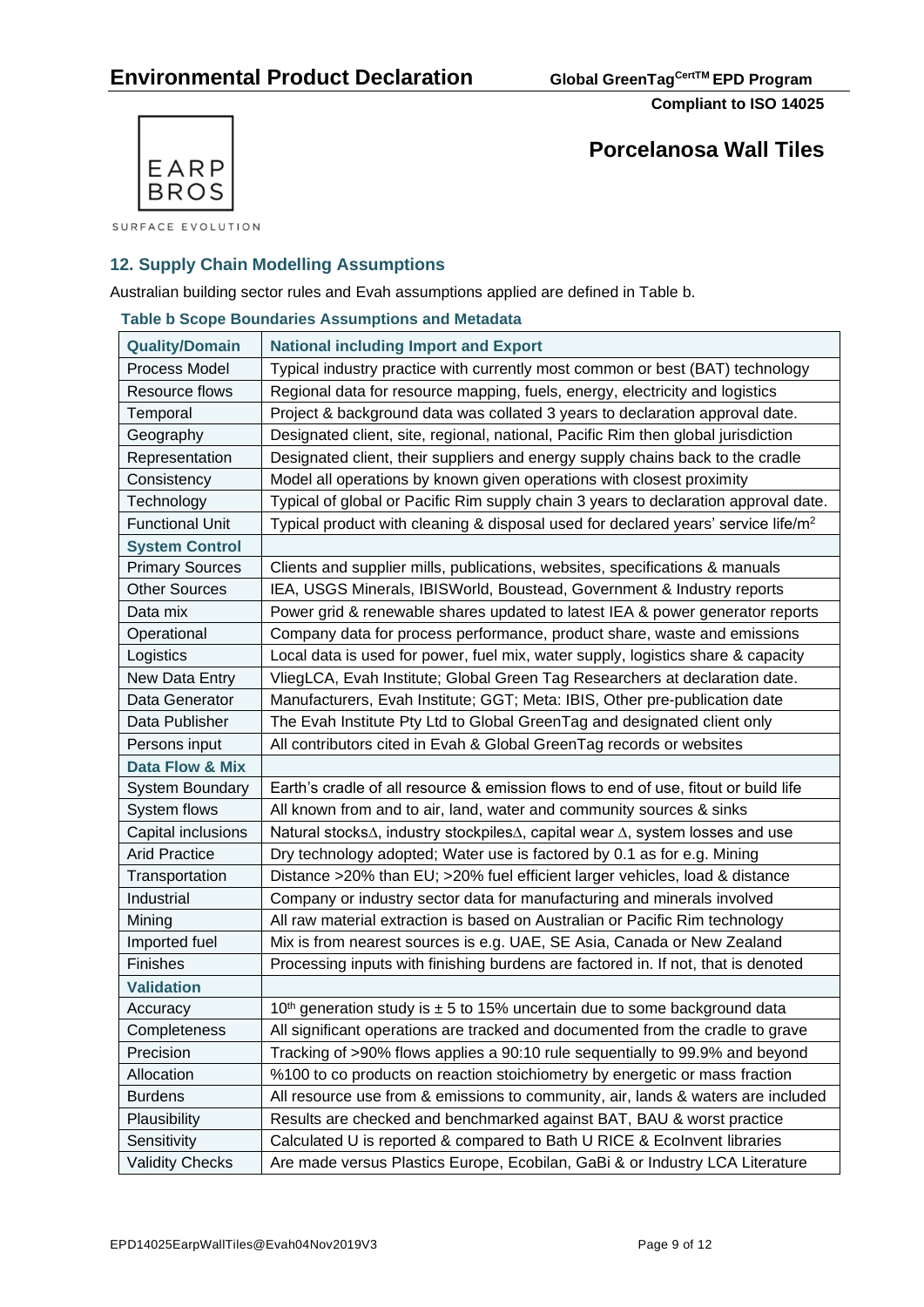

SURFACE EVOLUTION

### **13. References for this LCA & EPD**

Australian & New Zealand [\(ANZECC\) Guidelines For Fresh & Marine Water Quality](http://www.environment.gov.au/topics/water/water-quality/national-water-quality-management-strategy) (2000) <http://www.environment.gov.au/water/quality/national-water-quality-management-strategy> Basel Convention (2011) Control of Transboundary Movement of Hazardous Waste & Disposal <http://www.basel.int/portals/4/basel%20convention/docs/text/baselconventiontext-e.pdf> Boustead (2014) Model 6 LCI database<http://www.boustead-consulting.co.uk/publicat.htm> USA & UK EcoInvent (2016) LCI Model 3 database<http://www.ecoinvent.ch/> EcoInvent, Switzerland Evah (2016) LCA Tools, Databases & Methodology at<http://www.evah.com.au/tools.html> Franklin Associates (2016) US LCI Database <http://www.fal.com/index.html> Eastern Research Group US GreenTag™ Certification (2016) [http://www2.ecospecifier.org/services\\_offered/greentag\\_certification](http://www2.ecospecifier.org/services_offered/greentag_certification) GreenTag™ (2016) Product Category Rules<http://www.globalgreentag.com/greentag-epd-program> Jones D., Mitchell. P. & Watson P. (2004) LCI Database for Australian Commercial Building Material: Report 2001-006-B-15, Sustainable Built Assets, CRC for Construction Innovation Jones D.G et al. (2009) Chapter 3: Material Environmental LCA in Newton P et al., (eds) Technology, Design & Process Innovation in the Built Environment, Taylor & Francis, UK IBISWorld (2014) Market Research,<http://www.ibisworld.com.au/> IBISWorld Australia International Energy Agency (2016) Energy Statistics<http://www.iea.org/countries/membercountries/> ISO 9001:2008 Quality Management Systems Requirements ISO 14001:2004 Environmental management systems: Requirements with guidance for use ISO 14004:2004 EMS: General guidelines on principles, systems & support techniques ISO 14015:2001 EMS: Environmental assessment of sites & organizations (EASO) ISO 14020:2000 Environmental labels & declarations — General principles ISO 14024:2009 Environmental labels & declarations -- Type I Principles & procedures ISO 14025:2006 Environmental labelling & declarations Type III EPDs Principles & procedures ISO 14031:1999 EM: Environmental performance evaluation: Guidelines ISO 14040:2006 EM: Life cycle assessment (LCA): Principles & framework ISO 14044:2006 EM: LCA: Requirement & guideline for data review: LCI; LCIA, Interpretation results ISO 14064:2006 EM: Greenhouse Gases: Organisation & Project reporting, Validation & verification ISO 15392:2008 Sustainability in building construction General principles ISO 15686-1:2011 Buildings & constructed assets Service life planning Part 1: General principles ISO 15686-2:2012 Buildings & constructed assets Service life (SL) planning Part 2: prediction ISO 15686-8:2008 Buildings & constructed assets SL planning Part 8: Reference & estimation ISO 21929-1:2011 Sustainability in building construction Sustainability indicators Part 1: Framework ISO 21930:2007 Building construction: Sustainability, Environmental declaration of building products ISO/TS 21931-1:2010 Sustainability in building construction: Framework for assessment, Part 1: ISO 21932:2013 Sustainability in buildings and civil engineering works -- A review of terminology Plastics Europe (2016) Portal<http://www.plasticseurope.org/plastics-sustainability/eco-profiles.aspx> Pre (2016) SimaPro 8 Software, The Netherlands<http://www.pre-sustainability.com/simapro-manuals> Myhre et al, 2013, Anthropogenic and Natural Radiative Forcing Chapter 8 in Stocker et al (eds.) Climate Change 2013, AR5 of the IPCC, Cambridge U Press UK.<http://www.ipcc.ch/report/ar5/wg1/> Roache S. K. (2012) IMF Report WP/12/115 China's Impact on World Commodity Markets <http://www.imf.org/external/pubs/ft/wp/2012/wp12115.pdf> International Monetary Fund UNEP (2016) Persistent Organic Pollutants<http://www.chem.unep.ch/pops/> The UN USLCI (2016) Life-Cycle Inventory Database [https://www.lcacommons.gov/nrel/search,](https://www.lcacommons.gov/nrel/search) USA U.S. Geological Survey National Minerals (2016) <http://minerals.usgs.gov/minerals/pubs/country/> USA US EPA (2016) Database of Sources of Environmental Releases of Dioxin like Compounds in U.S <http://cfpub.epa.gov/ncea/cfm/recordisplay.cfm?deid=20797> p 1-38, 6-9, USA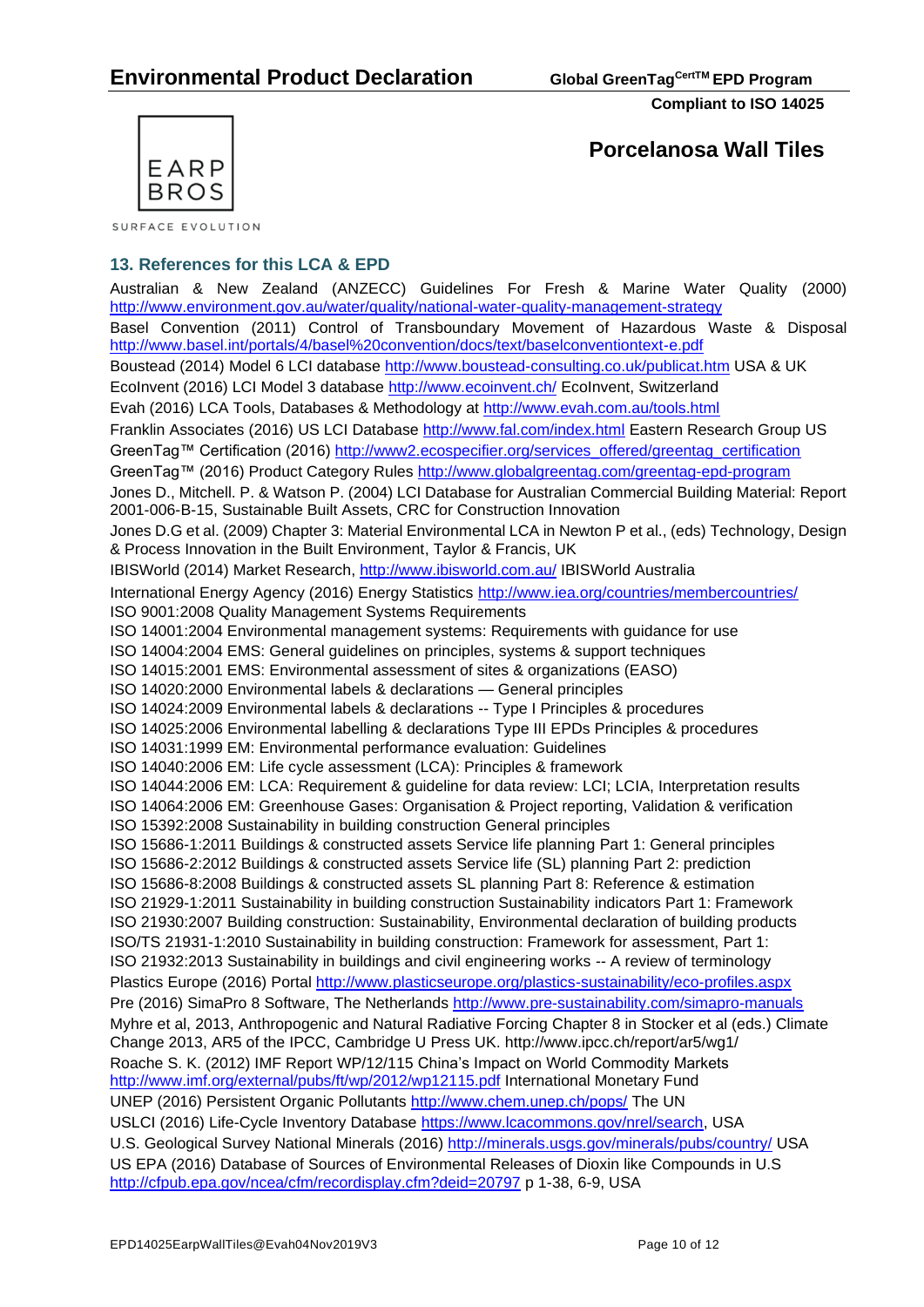

**Porcelanosa Wall Tiles**

SURFACE EVOLUTION

## **14. Reviewers Report Conclusions**

The independent LCA reviewer's report confirmed that the LCA project report and addition information addressed the EPD. The verifier was not involved in developing the LCA or EPD and has no conflict of interests from their organisational position.

While the report is confidential its conclusions confirmed that documentation according to set ISO Standard requirements was provided including evidence from the:

### **The Evah Institute, the LCA developer:**

| a) Recipes of input and output data of unit processes used for LCA calculations              |    |
|----------------------------------------------------------------------------------------------|----|
| b) Datasheets of measures, calculations, estimates and emails with sources as in Table 6     | ٦l |
| e) References to literature and databases from which data was extracted as noted in Table 6  | V  |
| g) Notes on supply chain processes and scenarios satisfying requirements of this Standard    |    |
| i) Embodied Energy shares as used for sensitivity analyses re ISO 14044:2006, 4.5.3.3        |    |
| j) Proof percentages or figures in calculations in the end of life scenario                  |    |
| k) Notes on proof of % and allocation calculations                                           |    |
| o) All operations covered Vs criteria and substantiation used to determine system boundaries | V  |

### **Product Manufacturer in:**

| c) Specifications used to create the manufacturer's product                          |  |
|--------------------------------------------------------------------------------------|--|
| d) Citations, references, specifications or regulations & data showing completeness  |  |
| f) Specification demonstrating that the building product can fulfil the intended use |  |

### **The Certifier Global GreenTag on:**

| I) Notes and calculation of averages of different locations yielding generic data      |  |
|----------------------------------------------------------------------------------------|--|
| m) Substantiating additional environmental information ISO 14025:2006, 7.2.4           |  |
| n) Procedures for data collection, questionnaires, instructions, confidentiality deeds |  |

### **Requiring No Evidence:**

| As the EPD is cradle to grave as well as PCR compliant the independent reviewer did not need to: |  |  |
|--------------------------------------------------------------------------------------------------|--|--|
| h) Substantiate a few stages as all stages were substantiated                                    |  |  |
| p) Substantiate alternatives when no other choices and assumptions were applied                  |  |  |
| q) Demonstrate consistency for few stages as the same rules in Tables 5 and 6 applied to all.    |  |  |